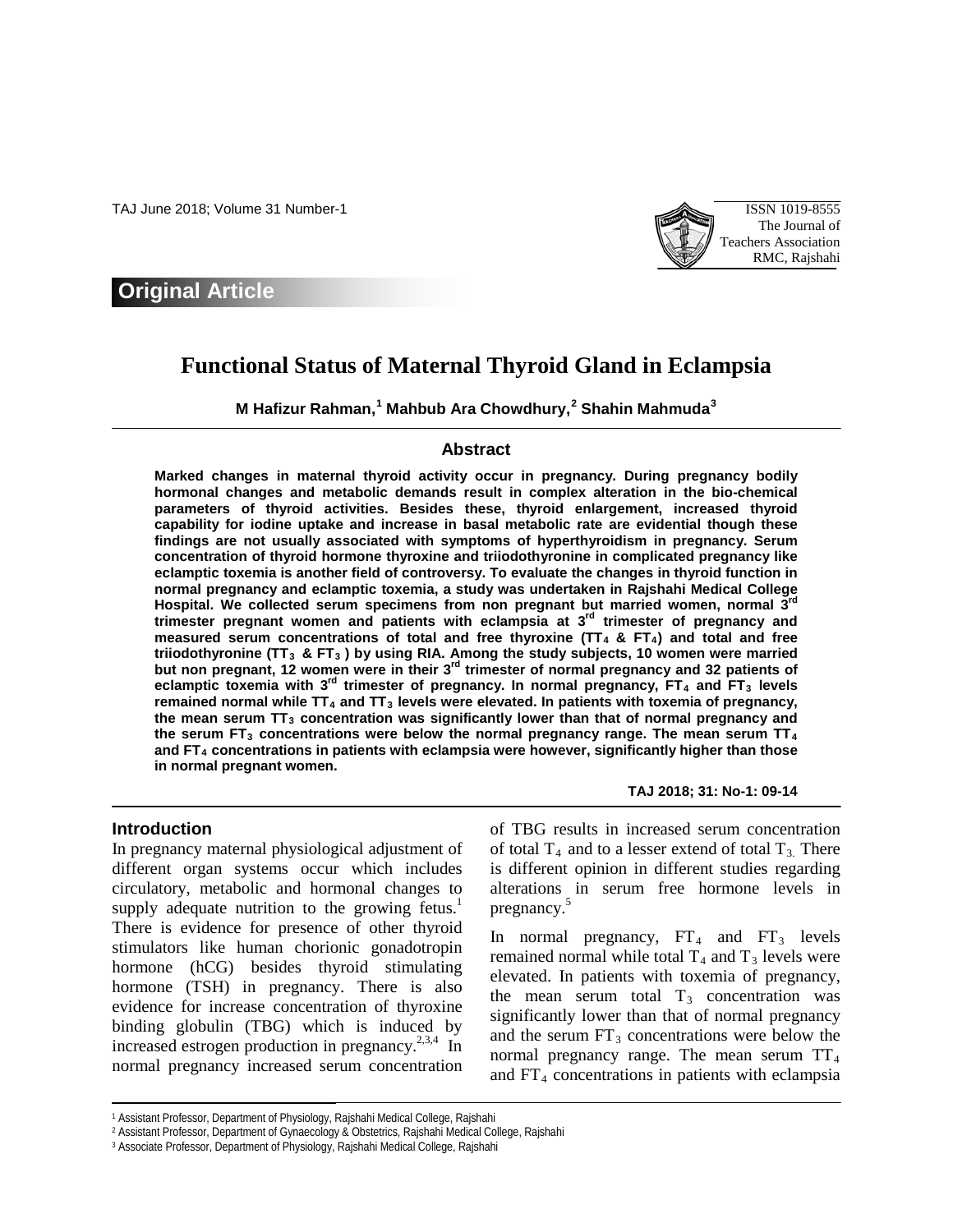were however, significantly higher than those in normal pregnant women.

In Bangladesh little works have been done in this regards where eclampsia is among major health problems. The present study has been designed to compare the total and free thyroxine and triiodothyronine in normal pregnancy, in eclampsia and in non pregnant (control) subjects.

#### **Materials and Methods**

The study was conducted in the department of physiology, Rajshahi Medical College with collaboration of department of Gynae and Obstetrics, Rajshahi Medical College Hospital. The total duration of the study was 12 months. The age of the subjects were ranged from 18 to 35 years. Those having present or past history of any kind of thyroid disease, diabetes mellitus or glycosuria were excluded from the study.

A total of 54 subjects were selected as study subject in this study. The study subjects were divided into 3 groups. The group I includes 10 apparently healthy non pregnant women without having hormonal contraceptives at least for 6 months. The group II includes 12 women in their normal 3<sup>rd</sup> trimester of pregnancy. The group III

includes 32 women (patients) of  $3<sup>rd</sup>$  trimester pregnancy with eclamptic toxemia. The objectives of the study were explained to the subjects and a written concept was taken from each of them. Detailed case history was obtained and bed-side examination of blood for random blood sugar (RBS) and urine for urine sugar were done carefully. Single sample of 10ml ante cubital venous blood was obtained with all aseptic measures. After let it be clotted, it was centrifuged for 30 minutes and the supernatant (serum) was taken in a separate test tube. Thus the serum was ready and used for hormone analysis in the laboratory of the Center for Nuclear Medicine and Ultrasound (CNMU), Rajshahi.  $TT_4$  and  $TT_3$  were measured by conventional RIA (Radioimmunoassay) method.  $FT_4$  and  $FT_3$  were measured by two-step magnetic  $FT<sub>4</sub>$ -RIA and  $FT<sub>3</sub>-RIA$  respectively. The kits used for the tests were manufactured by Beijing Atomic High Tech. Co. Ltd. China.

The obtained data was analyzed in computer using software SPSS for window version 11.5. Test of probability for significant difference was<br>conducted by T-test (unpaired) for two T-test (unpaired) for two independent means.

# **Results:**

Serum  $TT_4$  and  $TT_3$  are expressed in nmol/L and serum  $FT_4$  and  $FT_3$  are expressed in pmol/L. The results are presented as mean **±** SE (standard error of mean). The bio-chemical parameters of thyroid function of study subjects are given in Table 1

| Parameters      | Group I         | Group II                  | Group III       |
|-----------------|-----------------|---------------------------|-----------------|
|                 | $n = 10$        | $n = 12$                  | $n = 32$        |
|                 | non pregnant    | $3^{\rm rd}$<br>trimester | eclampsia       |
| $TT_4$ (nmol/L) | $105.5 \pm 8.7$ | $148.9 \pm 3.6$           | $179.8 \pm 9.5$ |
| $mean \pm SE$   |                 |                           |                 |
| $TT_3$ (nmol/L) | $1.4 \pm 0.1$   | $3.0 \pm 0.2$             | $2.3 \pm 0.1$   |
| $mean \pm SE$   |                 |                           |                 |
| $FT_4$ (pmol/L) | $18.5 \pm 1.6$  | $20.4 \pm 2.7$            | $26.6 \pm 2.2$  |
| mean $\pm$ SE   |                 |                           |                 |
| $FT_3$ (pmol/L) | $4.8 \pm 0.4$   | $4.6 \pm 0.3$             | $3.8 \pm 0.2$   |
| mean $\pm$ SE   |                 |                           |                 |

**Table 1 :** Showing mean  $\pm$ SE of TT<sub>4</sub>, TT<sub>3</sub>, FT<sub>4</sub> & FT<sub>3</sub> of study subjects.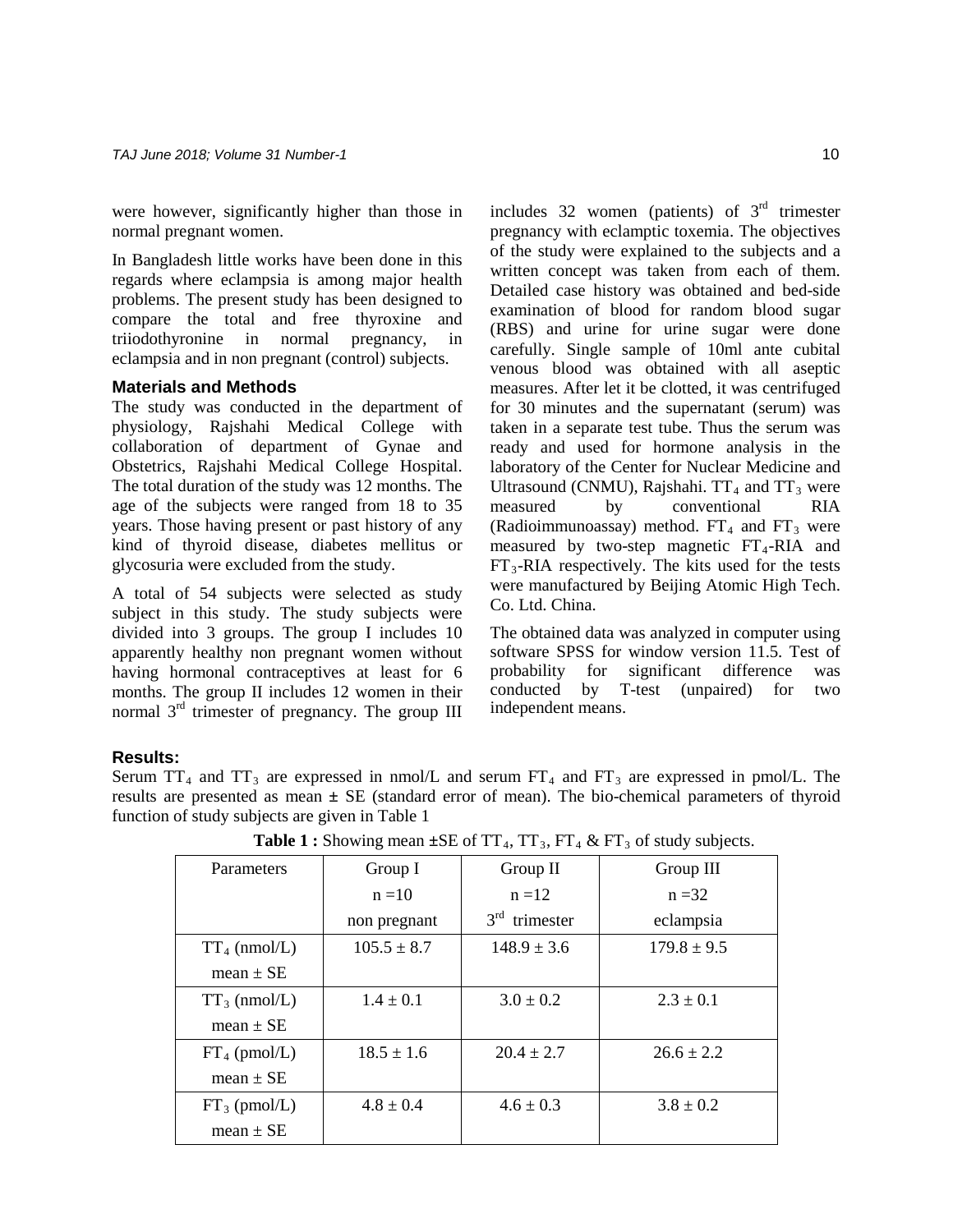

Fig 1: Bar diagram showing thyroid hormone levels 0f different study groups

## **Serum total thyroxine (TT<sub>4</sub>):**

The mean serum  $TT_4$  is significantly higher in normal pregnancy and in eclampsia than that of non pregnant women (Table 2 and 3). The mean serum  $TT_4$ , though higher in eclampsia than that of normal  $3<sup>rd</sup>$  trimester pregnancy but the difference is not significant (Table 4). Out of 32 patients of eclampsia, serum concentrations of  $TT_4$  in 3 patients in this study are higher than normal range. The mean serum  $TT_4$  is 21% higher in eclampsia than that of normal pregnancy.

|  | Table 2: Showing statistical comparison between non pregnant and normal 3 <sup>rd</sup> trimester of pregnancy. |  |
|--|-----------------------------------------------------------------------------------------------------------------|--|
|  |                                                                                                                 |  |

| Parameters      | Group I         | Group II               | Significance       |
|-----------------|-----------------|------------------------|--------------------|
|                 | $n = 10$        | $n = 12$               |                    |
|                 | non pregnant    | normal $3rd$ trimester |                    |
| $TT_4$ (nmol/L) | $105.5 \pm 8.7$ | $148.9 \pm 3.6$        | Significant        |
| mean $\pm$ SE   |                 |                        | $(P = 0.011)$      |
| $TT_3$ (nmol/L) | $1.4 \pm 0.1$   | $3.0 \pm 0.2$          | Highly significant |
| mean $\pm$ SE   |                 |                        | $(P = 0.000)$      |
| $FT_4$ (pmol/L) | $18.5 \pm 1.6$  | $20.4 \pm 2.7$         | Non-significant    |
| mean $\pm$ SE   |                 |                        | $(P = 0.001)$ .    |
| $FT_3$ (pmol/L) | $4.8 \pm 0.4$   | $4.6 \pm 0.3$          | Non-significant    |
| mean $\pm$ SE   |                 |                        | $(P = 0.001)$ .    |

## Serum total triiodothyronine (TT<sub>3</sub>):

The mean serum  $TT_3$  in this study is significantly higher both in normal pregnancy and in eclampsia than that of non pregnant women. In contrast to  $TT_4$ , the rise of  $TT_3$  is pronounced in normal pregnancy than non pregnant women. The mean serum  $TT_3$  is significantly lower in eclampsia than that of normal pregnancy.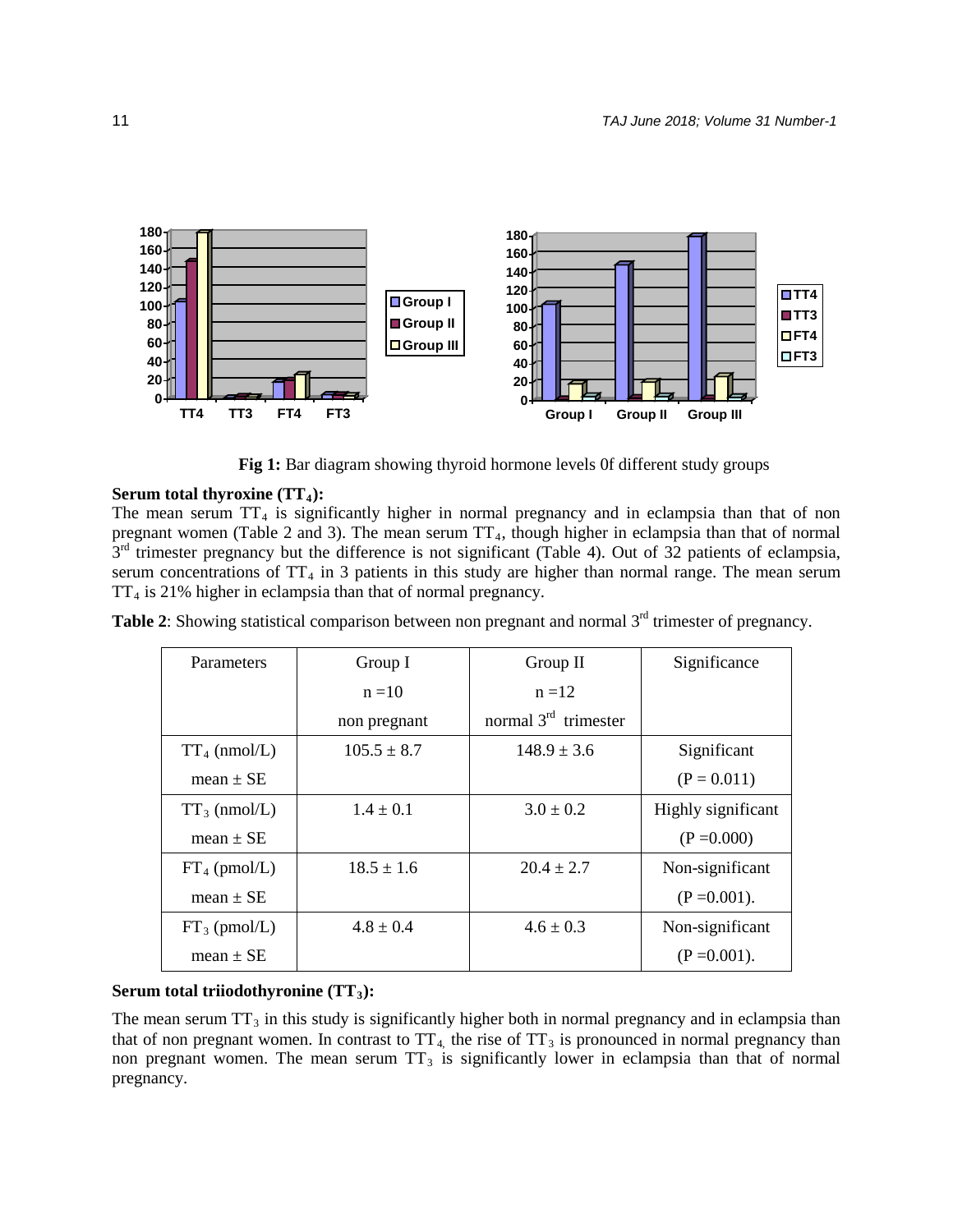| Parameters      | Group I         | Group III       | Significance       |
|-----------------|-----------------|-----------------|--------------------|
|                 | $n = 10$        | $n = 32$        |                    |
|                 | non pregnant    | eclampsia       |                    |
| $TT_4$ (nmol/L) | $105.5 \pm 8.7$ | $179.8 \pm 9.5$ | Highly significant |
| mean $\pm$ SE   |                 |                 | $(P=0.000)$        |
| $TT_3$ (nmol/L) | $1.4 \pm 0.1$   | $2.3 \pm 0.1$   | Highly significant |
| mean $\pm$ SE   |                 |                 | $(P = 0.001)$      |
| $FT_4$ (pmol/L) | $18.5 \pm 1.6$  | $26.6 \pm 2.2$  | significant        |
| mean $\pm$ SE   |                 |                 | $(P =) 0.006$      |
| $FT_3$ (pmol/L) | $4.8 \pm 0.4$   | $3.8 \pm 0.2$   | Non-significant    |
| mean $\pm$ SE   |                 |                 | $(P = 0.047)$ .    |

Table 3: Showing statistical comparison between non pregnant and 3<sup>rd</sup> trimester of pregnancy with eclampsia.

## **Serum free thyroxine (FT<sub>4</sub>):**

The mean serum  $FT_4$  is higher in normal pregnancy than that of non pregnant women but the value is not significantly (Table 2). The mean serum  $FT_4$  is significantly higher in eclampsia than that of non pregnant women (Table 3). The mean serum  $FT_4$  is higher in eclampsia than that of normal pregnancy but the value is not significantly (Table 4).

**Table 4:** Showing statistical comparison between normal 3<sup>rd</sup> trimester of pregnancy and 3<sup>rd</sup> trimester of pregnancy with eclampsia.

| parameters      | Group II                     | Group III       | Significance     |
|-----------------|------------------------------|-----------------|------------------|
|                 | $n = 12$ normal              | $n = 32$        |                  |
|                 | 3 <sup>RD</sup><br>trimester | eclampsia       |                  |
| $TT_4$ (nmol/L) | $148.9 \pm 3.6$              | $179.8 \pm 9.5$ | Non significant  |
| mean $\pm$ SE   |                              |                 | $(P = 0.046)$    |
| $TT_3$ (nmol/L) | $3.0 \pm 0.2$                | $2.3 \pm 0.1$   | Significant      |
| mean $\pm$ SE   |                              |                 | $(P = 0.016)$    |
| $FT_4$ (pmol/L) | $20.4 \pm 2.7$               | $26.6 \pm 2.2$  | Non-significant  |
| $mean \pm SE$   |                              |                 | $(P \le 0.05)$ . |
| $FT_3$ (pmol/L) | $4.6 \pm 0.3$                | $3.8 \pm 0.2$   | Non-significant  |
| $mean \pm SE$   |                              |                 | $(P \le 0.05)$ . |

## **Serum free triiodothyronine (FT<sub>3</sub>):**

There were no significant differences in mean serum  $FT_3$  between normal pregnancy, eclampsia and non pregnant women (Table 2, 3 & 4). In 12 of the 32 patients of eclampsia, the serum concentrations of  $FT_3$ are slightly below normal range and 26 of them show their serum  $FT_3$  concentrations lower than that of normal pregnancy.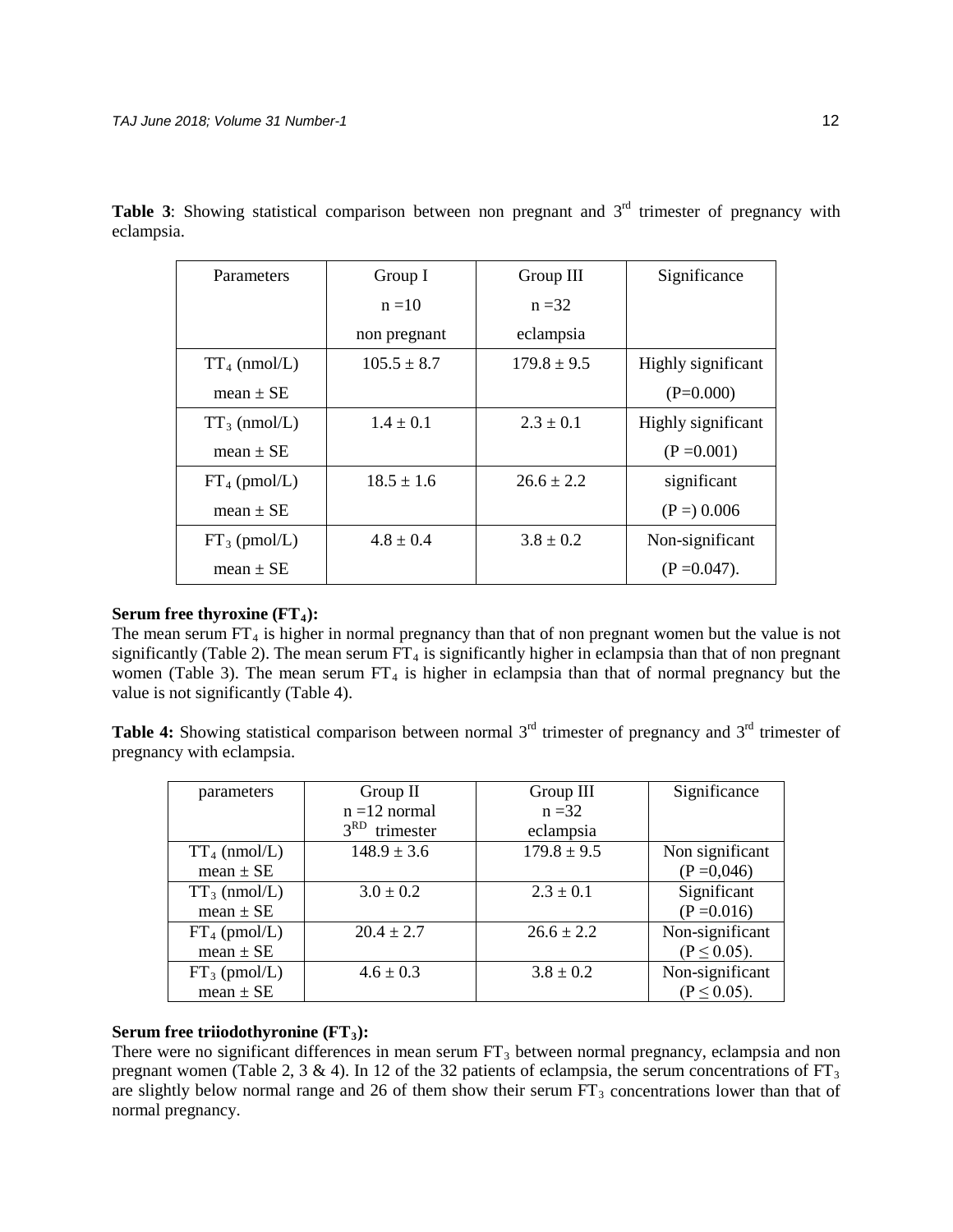## **Discussion**

The present study represents an evaluation of thyroid hormones level in normal pregnancy and pregnancy with eclampsia without detectable thyroid abnormalities. The result of this study indicates an important modification in thyroid activity in pregnancy. We have focused our attention on both total and free  $T_4$  and  $T_3$  in 3<sup>rd</sup> trimester of normal pregnancy and  $3<sup>rd</sup>$  trimester pregnancy with eclampsia and on comparing them with non pregnant control subjects. In normal pregnancy, mean serum concentration of both  $TT_3$ and  $TT_4$  are increased significantly and the elevations remain significant in eclampsia than that of control subjects. The mean serum  $FT<sub>4</sub>$  and  $FT_3$  though elevated but are not significant in normal pregnancy than the control. In eclampsia, the mean serum  $FT_4$  is significantly different than that of non pregnant women when difference is nonsignificant in case of  $FT_3$ . Similar results have been observed in the findings of previous investigators that is, in normal pregnancy, while the serum concentrations of total thyroxine and triiodothyronine are elevated, the absolute serum concentrations of free thyroxine and triiodothyronine remain within the range of non pregnant women.

The increase in serum binding forms of thyroid hormones may be due to the marked increase in circulating level of the major thyroxine binding protein (TBG), which is induced by high estrogen level in pregnancy.<sup>6</sup> In addition, stimulatory effects of human chorionic gonadotropic hormones of placental origin, increased metabolic demand of the body and mental stress in pregnancy may have important role for over all thyroid activity and elevated thyroid hormone levels in pregnancy. During pregnancy increased estrogen level causes increase production of protein by the liver, consequently TBG production by hepatocytes is also increased. $6$  High estrogen level on the other hand reduces peripheral degradation due to oligosaccharide modification.<sup>7</sup> As a result the TBG content in the plasma is elevated in pregnancy. As the binding capacity of the plasma is increased due to elevated TBG in the serum, more hormones bind to TBG and the total

plasma content of thyroid hormones is increased but free hormone levels remain unchanged and hyperthyroidism does not likely.

The mean serum  $FT_4$  difference is significant and  $FT<sub>3</sub>$  difference is nonsignificant between eclampsia and non pregnant women in this study. The mean serum  $FT_3$  in eclampsia is even reduced than that of non pregnant and pregnant women. As the cause of this reduced  $FT_3$  associated with significant rise of  $TT_4$  in eclampsia, we held responsible the reduced extrathyroidal conversion (peripheral deiodination) of  $T_4$  to  $T_3$ .

Eclampsia is a pregnancy induced autointoxication with multi system disorder when the most affected organs are brain, livers and kidneys. Functional disorder in these organ systems is evidential in eclampsia.11 On the other hand, liver, kidneys and muscles are the important organs of peripheral deiodination (conversion of  $T_4$  to  $T_3$ )<sup>5</sup> and in maintenance of normal serum level  $T_4$  and  $T_3$ , that is why involvement of liver and kidneys is likely to change  $T_4$  and  $T_3$  levels in eclampsia.

There is controversy in different studies regarding free hormone levels in pregnancy. Different investigators showed free hormone levels remain unchanged, decreased or even increased in pregnancy compared to non pregnant control. The present study shows no significant change in free hormone levels between non pregnant and pregnant women and may be another addition of the ongoing controversy.

In some other studies, the investigators observed that in variety of systematic illness, protein-energy malnutrition (PEM), prolong starvation, anorexia nervosa, Cushing`s syndrome, excessive steroid therapy etc. when systemic disorder developed, the extra thyroidal deiodination of  $T_4$  to  $T_3$  had been reduced.5,8 Due to wide range of normal limits, these differences usually neither exceed normal limit nor produce significant change on metabolism.

Eclampsia is a major health problem in developing countries like Bangladesh. Poverty, low socioeconomic condition, poor nutritional status, early marriage and late pregnancy are common in Bangladeshi population. Illiteracy, ignorance and